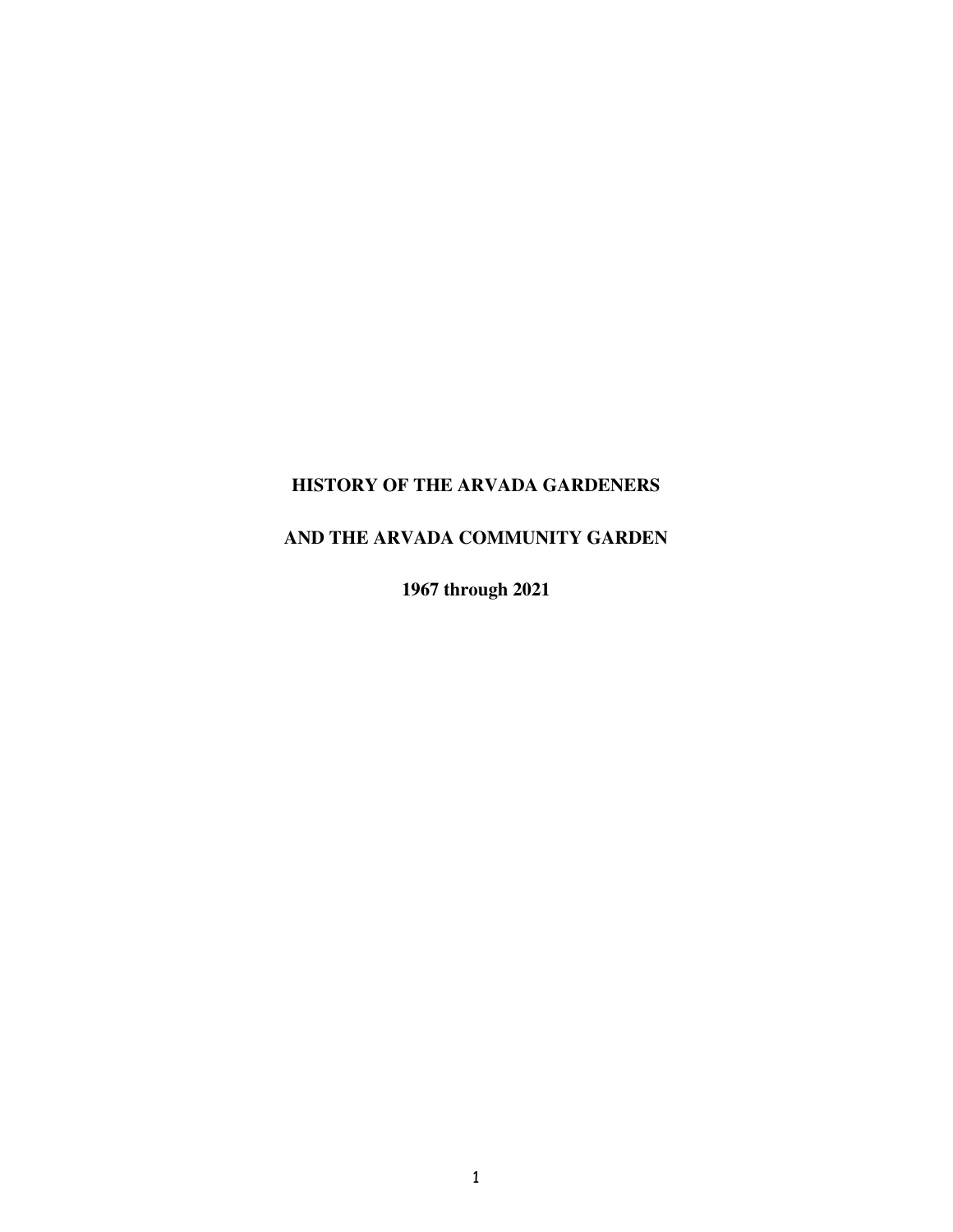## History of the Arvada Gardeners and the Arvada Community Garden

The Arvada Gardeners celebrated their 51<sup>st</sup> anniversary in 2018. They began as an all men's club with a children's garden and have grown to become a family club with three community gardens and a community partner with other organizations in the city.

The Arvada Men's Garden Club was organized on February 24, 1967. The first officers included Don Glittenberg as President, Fred Vetting as Vice President, Chuck Barton as Secretary and Don Henke as Treasurer. They held their first meetings at Moore Realty Community Room at 8833 Ralston Road.

After several months of planning, the club began an ambitious project--to create a Children's Garden--in the spring of 1969. The project was designed to teach gardening skills to young people and at the same time to transform a vacant lot into a beautiful garden spot for the entire community to enjoy. The club members were available Monday and Wednesday evenings and Saturday mornings to provide guidance to the young gardeners and their parents.

The first Children's Garden was about an acre in size, fences all around and bordered by petunias. It was located in an empty lot just south of the Pizza Hut on the corner of Field Street and Ralston Road. The land and water were donated by member Frank Veltrie and other donations were solicited from various merchants by Charlie Neale and Forrest Bruere.

The first year there were 88 garden plots sold to boys and girls between eight and fourteen years old and a few more in shaded areas were planted with corn. Each of the available 117 plots measured twelve feet by twenty feet and was marked with special white corner stakes. The plots cost one dollar each to cover expenses and ensure the child's continued interest through harvest time. The culminating events that year included a parade float and entries in the vegetable contest at the Arvada Harvest Festival in September.

Mayor Richard Bartlett and the Arvada City Council gave special recognition to the members of the Arvada's Men's Garden Club and to Frank Veltrie for contributions toward the success of the Children's Community Garden Project. The mayor called it one of the outstanding projects which have been created for young citizens.

In 1972 the Arvada Men's Garden Club was chartered with the national organization, the Men's Garden Clubs of America (MGCA) and went by the name of the Men's Garden Club of Arvada. The club continued its many activities including, the operation of the Children's Garden, sponsoring poster contests, having a Big Pumpkin Contest, sponsoring the Children's garden and Flower Show at the Arvada Harvest Festival and trying to make the grandiflora pink petunia the official city flower (it failed).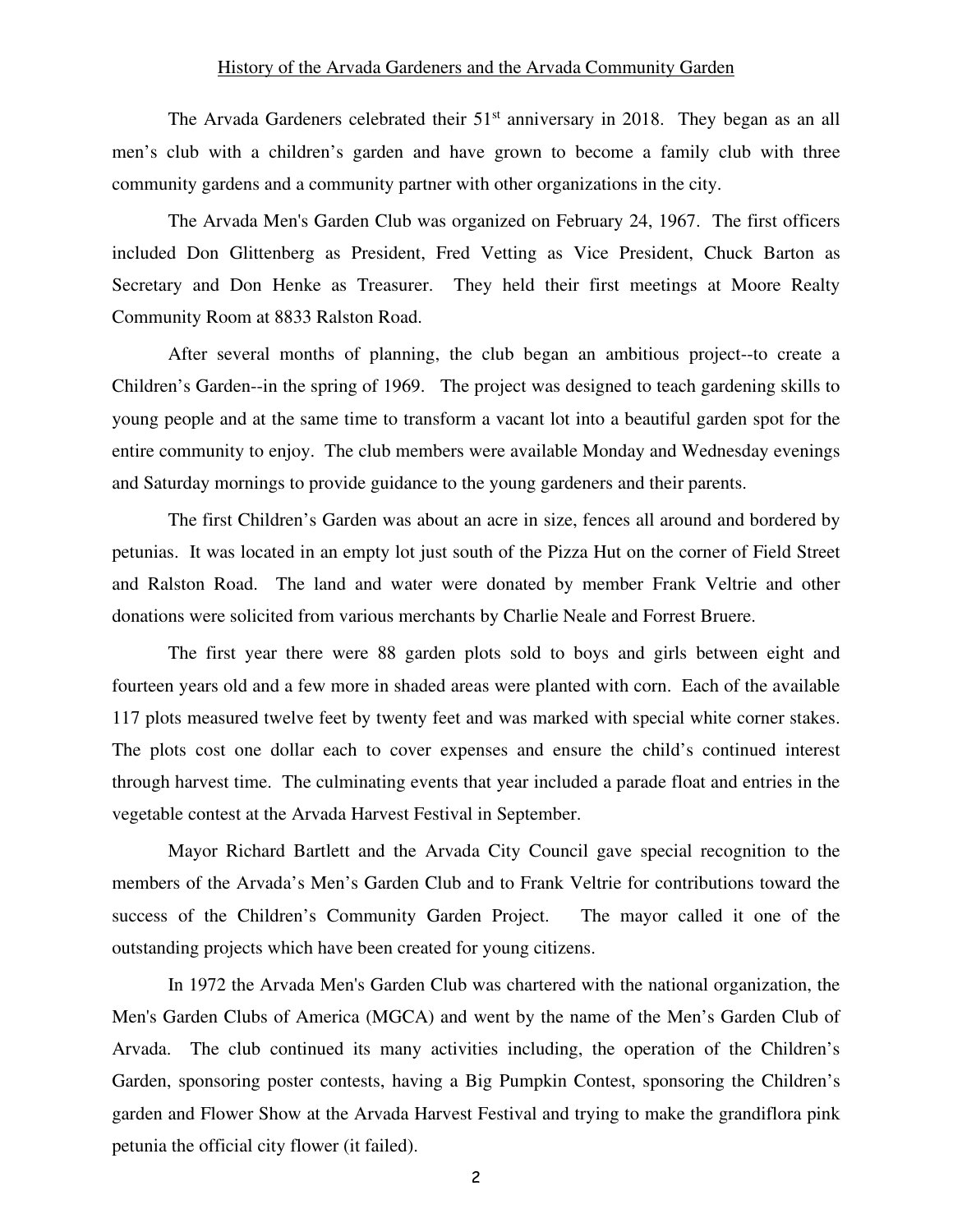In the spring of 1975 the community garden was relocated to the old Garrison Street Water Filter Plant Settling Pond which had been drained and vacant for several years. The garden was dedicated the following year in the memory of Forrest Bruere, founding member and past president. This land on the north side of West 57<sup>th</sup> Ave at Garrison Street is provided by the City of Arvada and is fenced in for safety and security. Water from an adjacent ditch is piped underground to a cistern located near the entrance. An electric pump sends water through an underground piping system to the twenty-eight spigots found throughout the garden. Each spigot is outfitted with a length of garden hose. By 1975 the plot fees had risen to four dollars each but included some seeds and plants provided by the club. Gardeners Dick Tuers was selected Arvada Man of the Year for 1975.

Not much is known about the club in the 1980's, but club presidents included Charles Millard and Dean Iden. The Children's Community Garden was operated continuously during the period but it evolved into a community garden for everyone not just children. The club held their monthly meetings on the third Monday of the month at the North Jeffco Senior Center.

In 1990 the club became more active under the leadership of Earl Truitt. He had the shed moved from the hilltop to its current location, had the concrete ditch filled so flowers could be planted and worked with the city to plant many fruit trees around the sides of the garden. During the early 1990's the national organization began allowing women to be admitted as members and changed the name to the Gardeners of America (GOA). The Arvada club then became the Arvada Gardeners of America.

In 1993 Bill Orchard became president and the first newsletter was published and roles were defined for club officers. In 1994 the first Open House was held in August and the first Christmas Party in December. In 1995 the club won the region Traveling Trophy as the most active club and the National Creativity Award for the idea of an Open House. In 1996 the hours were increased to include Monday, Wednesday and Saturday mornings and Monday, Wednesday and Friday evenings. Meetings were changed to the second Monday evening of the month.

In 1997 with Liz Kreis as president, the Arvada Gardeners of America were facing some financial concerns. Due to economic reasons that year, the local membership decided to disavow affiliation with the national group and to become independent. They named themselves the Arvada Gardeners. The bylaws were created and adopted on November 10, 1997. The club continued its many activities and members were asked to donate more time to the operation of the garden. The club also began taking the lead on helping put up and take down the holiday decorations in Olde Town Arvada.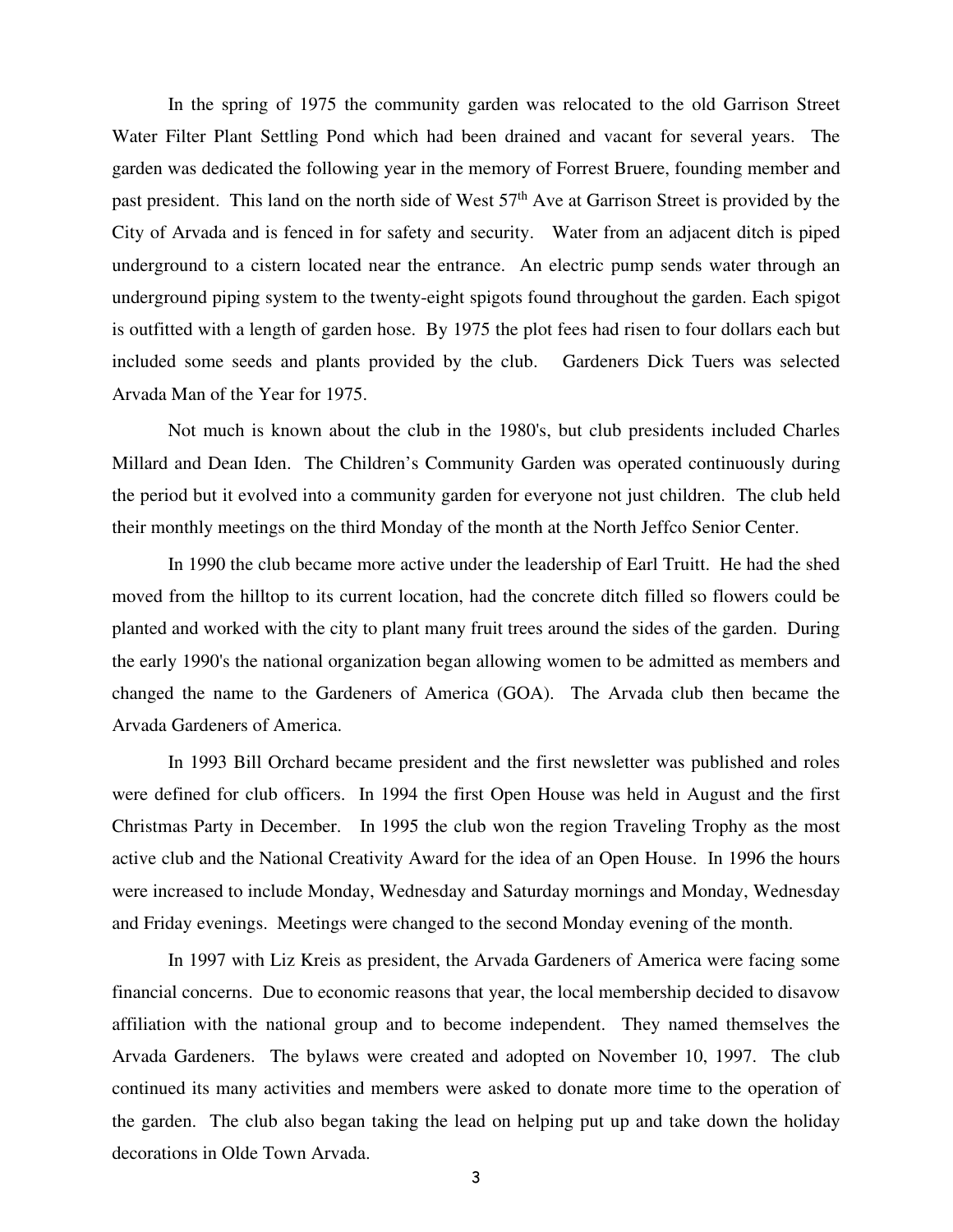In 1999 CC Plummer became president, followed by Bob Black in 2001 and Bill Bowman in 2002. The club added a porta-potty and the annex in the northeast corner was developed to add nine more plots to help replace the fifteen that were lost by the addition of fire and access lanes. A gazebo was built by students at Warren Tech with materials provided by the club. The gazebo was coordinated by the newsletter editor Ray Atkinson and honored Vic Wulf, charter member and long time treasurer. A second pump was installed along with a second run of underground piping to service the east and annex plots more effectively. In 2000 a TroyBilt rototiller was purchased for use by club members at the garden. A fleet of wheelbarrows, shared tools, and new stakes were added the following year.

Elmer Nygaard became president for three years beginning in 2003. The following year the club worked with the Arvada Historical Society to plant an Arvada Centennial Vegetable Garden at the Flour Mill site in Olde Town and sponsored a booth at the Centennial Celebration on August 24<sup>th</sup>. The club was also asked to became involved with the renovations of the McIlvoy House in that they will help create and maintain a 19<sup>th</sup> century garden on the grounds.

 In 2005 in addition to operating the community garden, the club began creating partnerships with other organizations in the city. In June members helped raise funds for Historic Olde Town Arvada by staffing the Pepsi booth at the Annual Gold Strike Festival. In July, they manned booths in Olde Town for Fresh Flavors, an evening farmer's market and street fair; they also started viewing the annual fireworks display from the west bank. In August, they held their 10<sup>th</sup> annual Open House and had record attendance of people from the community. In September, the club also succeeded in bringing back the four-year-absent vegetable contest, now called the Garden Harvest Fair, to the annual Arvada Harvest Festival. In October, they partnered with the Arvada Festivals Commission and Historic Olde Town Arvada to participate in the Festival of the Scarecrows and hold the first Annual Giant Pumpkin Contest. In December, the club participated in the dedication of a new Children's Christmas Tree on the lawn of McIlvoy House at the Lagniappe activities.

In 2006 Midori Krieger was elected president. During her term the club began a mentoring program for new members, started tracking volunteer hours to the club and the community, had open hours on Sunday mornings, began a partnership with the Arvada Food Bank, put in a new larger east pump and had the first inklings of being in a new urban renewal area and the thoughts of having to relocate.

In 2007 the club elected Ralph Futch as its new president. The club faces the news that the community garden may have to relocate due to Urban Renewal. The club gets a roll off at the end of the season for cleanup, builds a new, safer tool rack, updates their website, allows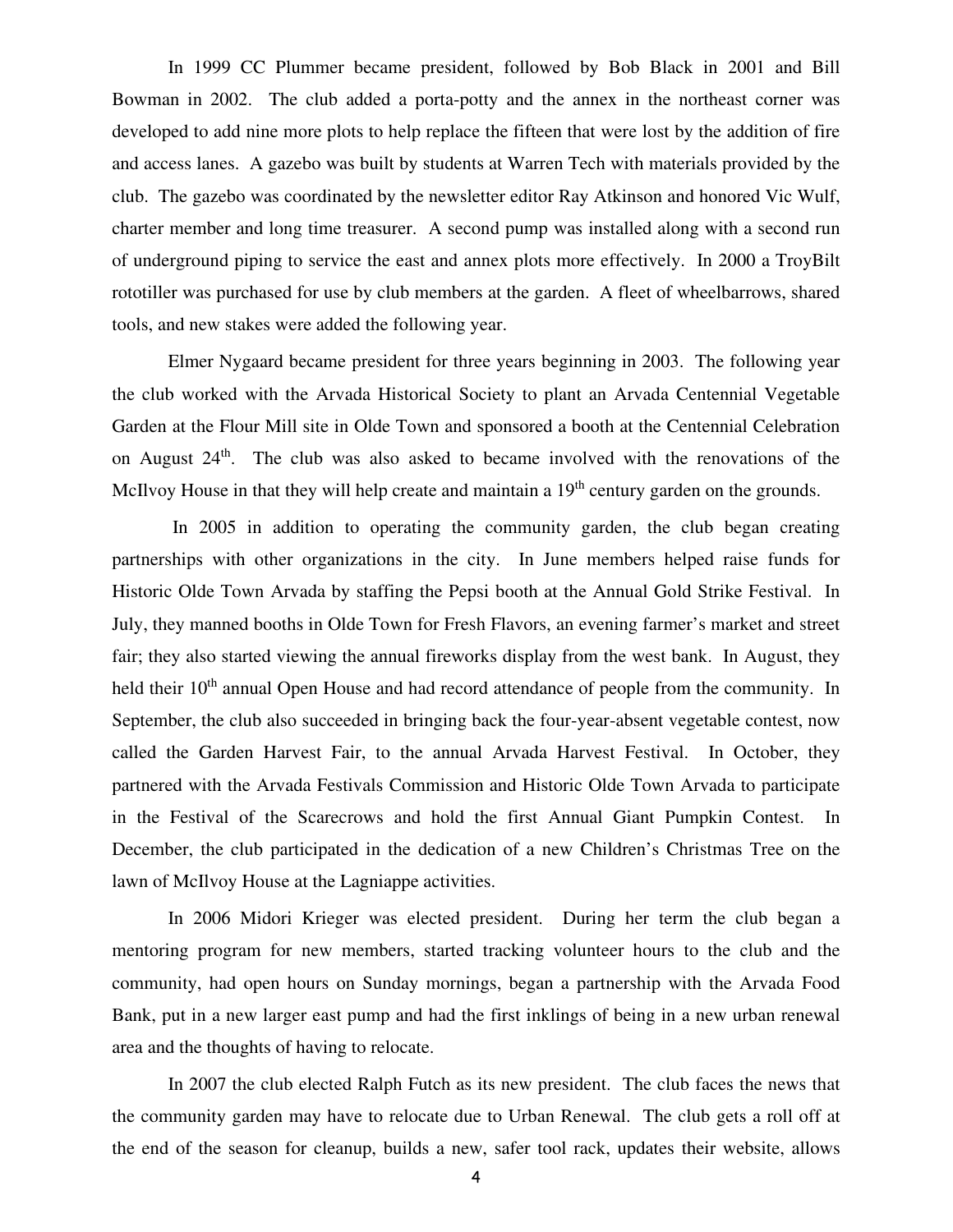beehives to be put into the garden, has a float in the Harvest Festival parade and celebrates its 40<sup>th</sup> anniversary with a huge celebration at the annual open house.

In 2008 Ralph continues as president and the club takes on the responsibility of care for the Lutheran Hospice gardens, gets a nice article about them in the Denver Post, begins to apply for grants, limits garden plots to Arvada residents, and has the sign at the garden rebuilt.

In 2009 Janice Mulvany is elected president and served two years. The club wrote a Community Garden Master Plan to be used by other entities to startup community gardens, participated for the last time in decorating Olde Town and helping out at the last Gold Strike Festival, helped the Sunday Olde Town Farmers Market get started up, had Arvada Channel 8 do a story on the community garden, brought in a refrigerator to be used for Arvada Food Bank donations, brought in more beehives to the garden, had its first big lighting strike on a cottonwood tree, continued to publicly voice their concern about Urban Renewal and the future of the garden, received a twenty-five hundred dollar grant from the Home and Garden Show and had an early fall freeze that damaged pumps and piping.

In 2010 the club helped out the Lost and Found group with their garden, tested paper for the Sunshine Paper Company, partnered with the Delva Family to setup and operate the Delva Community Garden, started helping the city courts by providing safe opportunities for community service clients, looked at community garden opportunities at Beeman Park, Food Bank, Juchem Ditch and Arvada Central Park, created an informal library of reference books in the shed, updated the website, made plans, installed and dedicated four raised bed gardens near the front gate, and received a ninety-three hundred and eighty dollar grant from the Home and Garden show for next year.

In 2011 the Arvada Gardeners elected Keith Sorci as president. It was a very trying year as the Arvada Urban Renewal Authority began its Outline Development Plan for the Triangle which includes the community garden. The gardeners went to the Planning Commission meeting and the City Council meeting to try to have the garden removed from the plan. They failed but did bring attention to their plight and succeeded in getting special consideration for the garden. With their Home and Garden Show grant they built four more raised bed garden, a new lesssteep garden entry pathway and a hand rail along the old path into the garden. The Delva Garden received a city grant and had a new fence installed and erected a small storage building. They continued to support the Arvada Harvest Festival and had a farm wagon for their parade float this year; their Giant Pumpkin Contest at the Festival of Scarecrows continues to gain popularity. An eagle scout project at the garden provided a gathering place, tool rack and benches near the raised beds and the garden was a popular stop on the Arvada Historical Society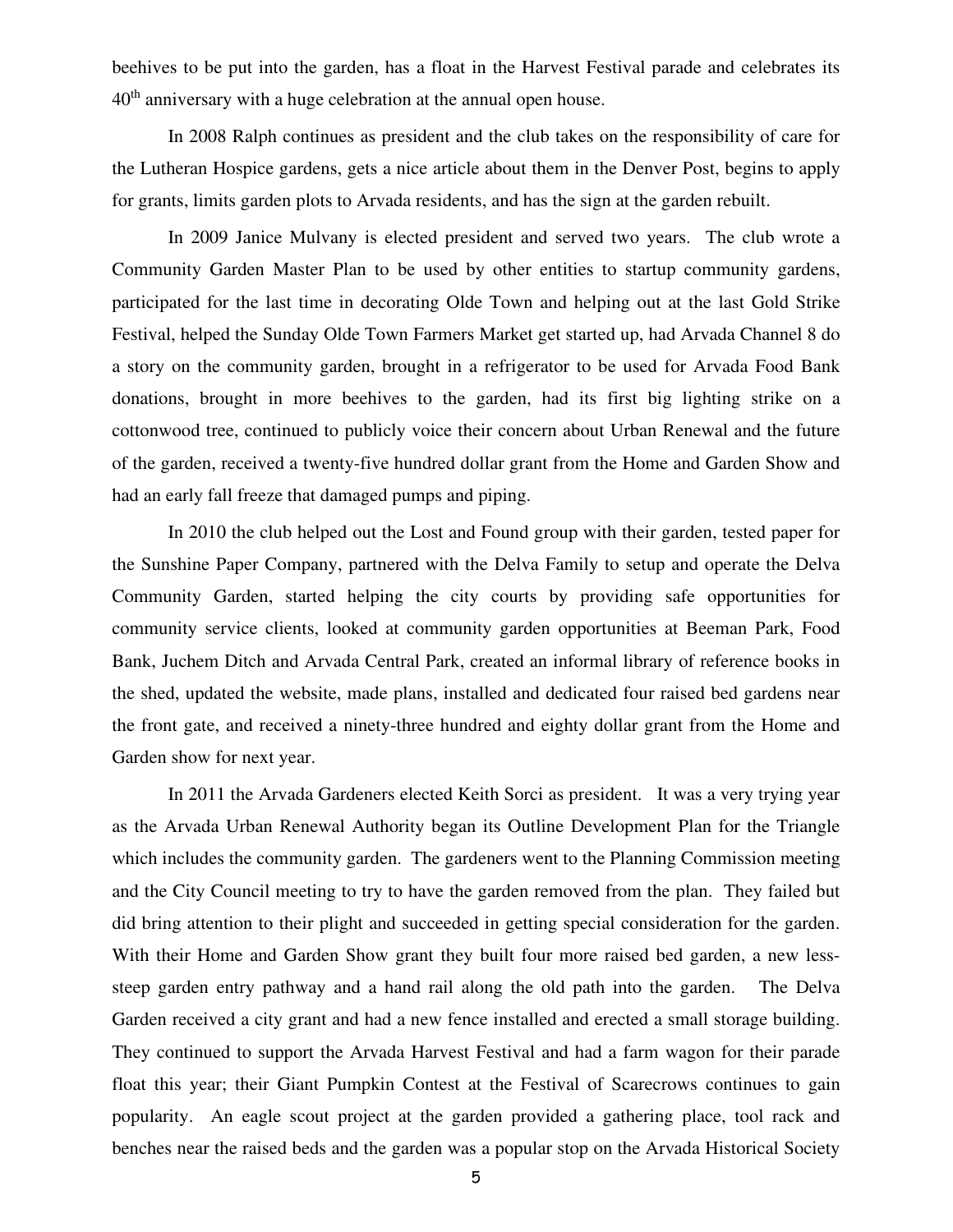Annual Garden Tour. They applied for and received a city grant and had a garage built at the site for storage of equipment in the winter and displays, trainings, workshop and shelter during the growing season. Many members assisted in the design and startup of the new Rose Roots Community Garden at 83rd and Alkire in northwest Arvada.

In 2012 Keith Sorci continued at President. He brought on another community garden in partnership with the Andres family. The nine-plot garden was filled and had a successful first year. There were changes to the garden rules to improve access for community gardeners and friends. Work on the new barn continued as electrical power and lighting were installed, pegboard was mounted on the walls and a second storage loft was added. The barbed wire on the fence enclosing the garden was removed on the street side. The Delva Community Garden made some upgrades with grant moneys: permanent pathways with bricks and crusher fines, plot borders and a spigot at each plot. The club was asked to look at a nearby location as a possible relocation place should the garden need to be moved. A new refrigerator was donated to hold food bank donations which amounted to 1899 pounds of produce. The garden was awarded a grant from the city and built a 9' x 12' greenhouse for growing their own seedlings for the community gardeners. The garden began compliance with new regulations regarding community gardening and beekeeping in the city. The garden is also looking at ways to become a  $501(c)3$ organization to be in a better position to apply for grants and other funding opportunities.

In 2013 Keith Sorci continued as president. In addition to trying to become their own  $501(c)3$ , the club also looked at re-joining the Gardeners of America to become  $501(c)3$ . They started collecting recipes for a future cookbook, used mail in registration for plots, saw the approval to build a new Walmart near the garden, began composting in earnest complete with pallet bins, had the Delva Garden get a grant to build a shade structure, took part in the first Sustain Arvada Festival and gave away tomato plants, used their new greenhouse to grow transplants for the garden, faced water restrictions and issues with the ditch water and then endured mid September flooding, held the  $18<sup>th</sup>$  annual open house, watched as a Bee Village was built at the community garden and donated 1968 pounds of produce to the Arvada Food Bank. They were awarded a grant from the city and built a shade structure at the north end, a small fenced storage for the garden equipment and materials behind the barn, and a large fenced storage for the community gardener equipment in the northwest corner. They also partnered with A Brighter Community for volunteer assistance at the garden. The club is also looking at ways to increase membership and participation in the community garden.

In 2014 Keith Sorci was re-elected president. The big change this year was a trial to open up the garden for access all year dawn to dusk for renters, results to be evaluated in 2015.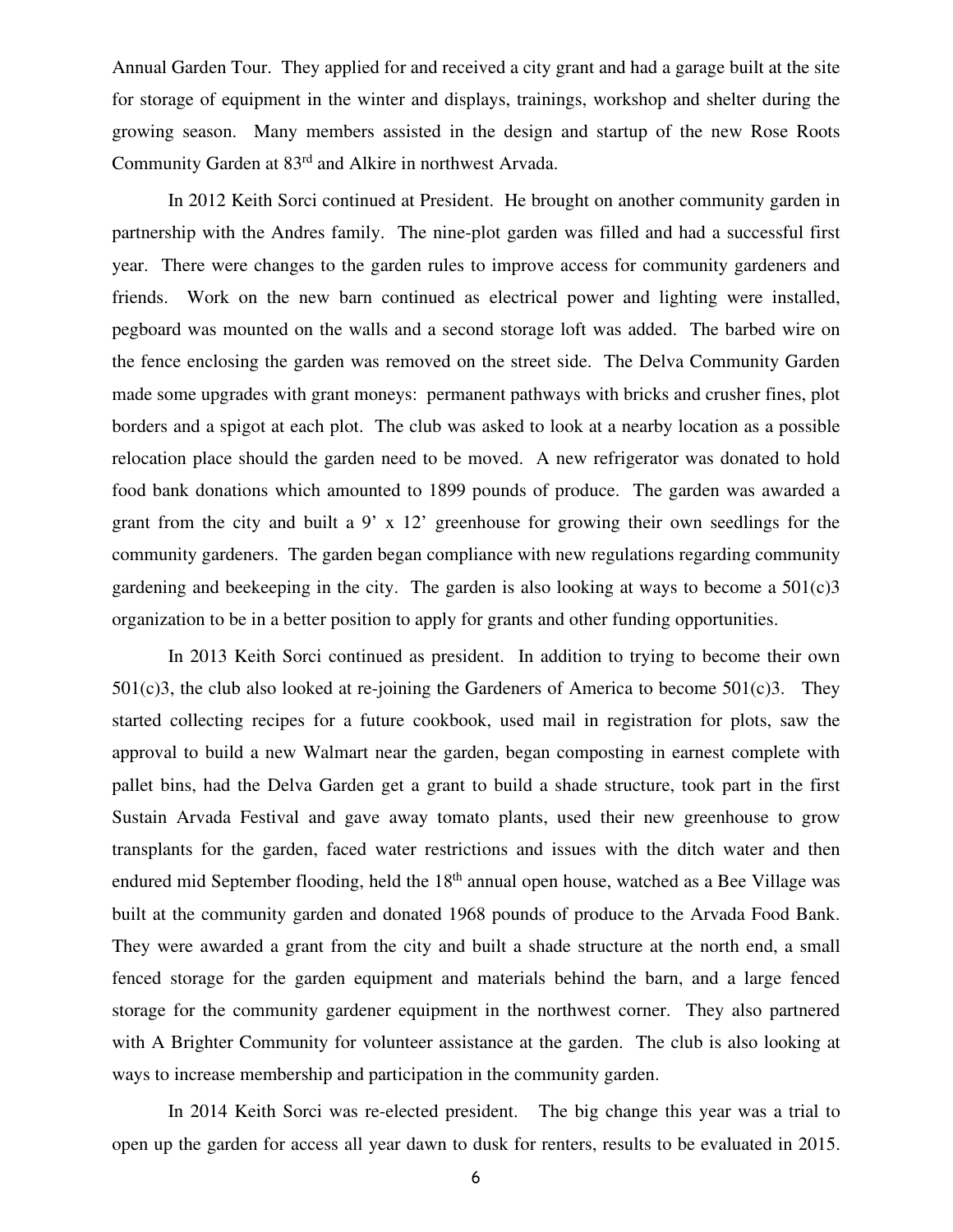The club put in a remote monitoring system so the following items could be read from a smart phone or computer: greenhouse, soil and ambient temperatures, rain fall and ditch water indications. A \$5000 grant from the Home and Garden Show was awarded to the garden to put in additional ADA gardening stations. At the garden a second 3hp pump was installed on the cistern, a gourd growing arbor was erected, donated fruit trees were planted around the perimeter, the community garden reference library grew to over 100 volumes, monthly workdays were added to the activities list, an aeroponic demonstration garden was set up at the entrance, and the 19<sup>th</sup> Annual Open House was hosted in August. The sister Delva garden was selected to be on the annual Arvada Historical Society garden tour. A social committee was formed which scheduled activities during the year: square dance barbecue, fireworks viewing and refreshments, and the annual Christmas party. The city built a Safe Route to School trail along the west border of the garden which really beautified that area. The club continued to seek  $501(c)$ 3 designation, took 3<sup>rd</sup> place in the Harvest Festival Parade, had a 1292-pound pumpkin at the Festival of Scarecrows, donated 2068 pounds of produce to the food bank, volunteered to manage a new community garden as part of the Clear Creek Valley Park, and grieved the loss of long time gardener Jack Appelhans. A bench and gathering area were installed near the garden entrance in his honor.

In 2015 Keith Sorci continued as president of the Arvada Gardeners. He appointed an equipment manager to watch over all tools and equipment, created committees for marketing and revising membership, secured over 300 plant donations from local garden centers, got a new shredder for the composting efforts, and had a timer installed on the pumps for better control. The trial of last year on garden hours was abandoned and the schedule reverted to the previous operation. This will be revisited in 2017. Many new things: had monthly garden classes in the barn which were free and open to the public, Gardeners-in-Charge wore vests on duty, completed the gourd arbor, garden calendar was put on Google, gained a presence at the South Pole, plans continue for the Grippa Garden and the garden was acknowledged as a Certified Wildlife Refuge by the National Wildlife Federation. The garden received a \$1000 grant from Corona Tools for the purchase of ADA tools, a \$300 grant from Kitchen Garden for a presentation supplies and an enclosed bulletin board and work on the ADA planters from the Home and Garden grant last year continued. Photos from the community garden were shown in the new book *Therapeutic Gardens*, the Andres garden was featured on the PBS show Urban Conversion, the main and Delva Gardens were part of the Arvada Sustainability Tour. The garden participated in the Pinwheel Garden to help the Ralston House charity, donated 2855 pounds of produce to the food bank, had a successful Open House in spite of being snubbed by the ACGA Convention held the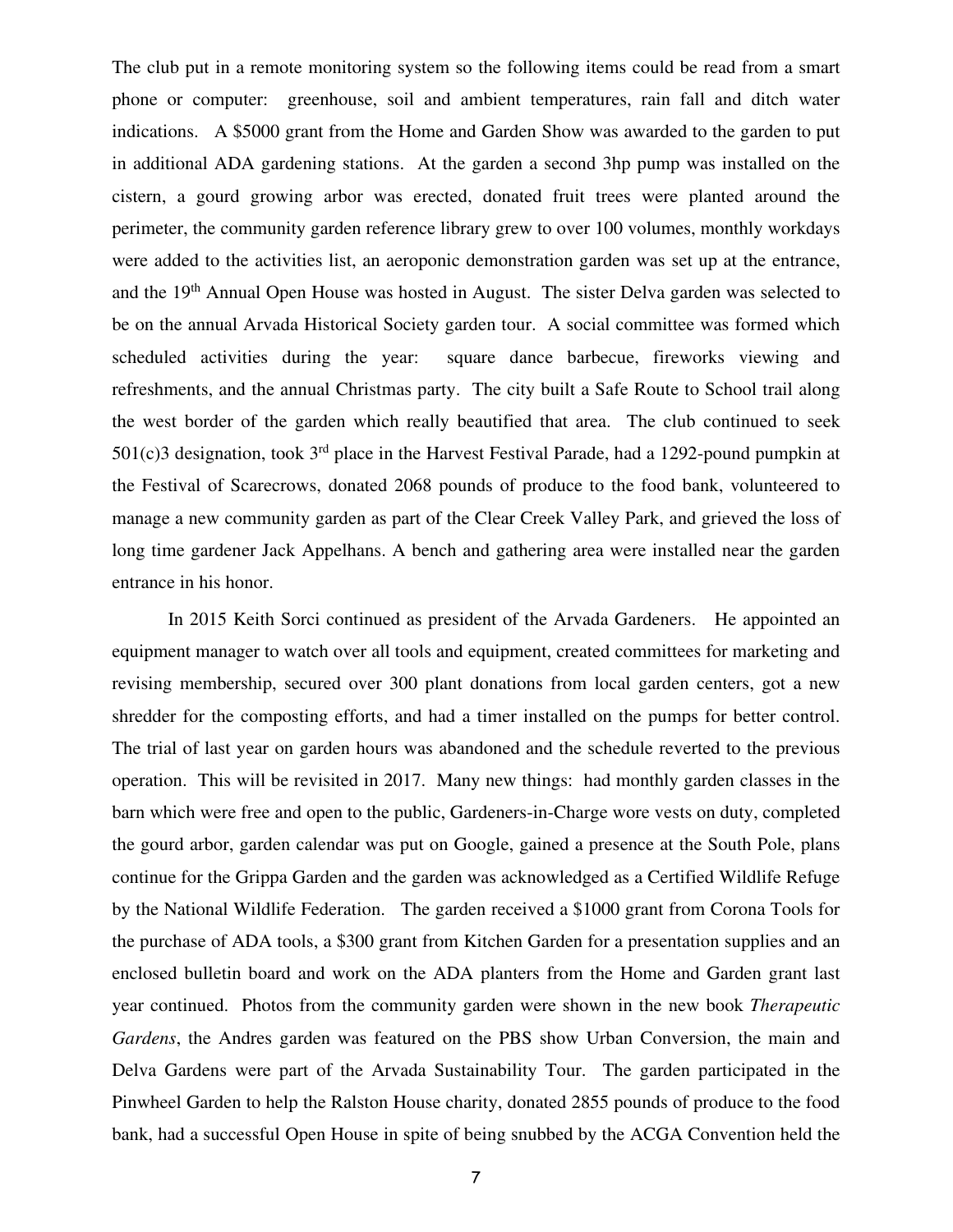same weekend, enjoyed a new wider sidewalk along the south side of the garden, and had their float win first place in the annual Harvest Festival Parade. Planning has begun for the 50-year celebration in 2017.

In 2016 Keith Sorci continued as president of the Arvada Gardeners. He had over 500 donated bulbs planted along the  $57<sup>th</sup>$  Ave sidewalk, created a marketing committee for the garden that in turn created a new logo, promoted the Monarch Larva Monitoring Project, got beehives to return to the garden, considered adding an orchard to the garden, shortened the meeting agenda, supported the city's HEAL campaign, worked to make the gardeners all members for next year, received confirmation from the city that there were no plans to move the garden, and has agreed to work with the Terrace Park neighborhood to get them plots at the community garden. The Arvada Gardeners became a  $501(c)(3)$  organization, donated 1640 pounds of fresh produce to the Arvada Community Food Bank, opened the garden seven days per week, updated the website, put their calendar on Google, had the first new member lunch and learn, began having social time before each monthly meeting, changed their designation from club to organization, joined the Arvada Chamber of Commerce, added new strainers and gages to the pump system, continued having free evening gardening classes, had a pinwheel garden, ordered member name badges with the new logo, endured three hail storms, began maintenance of the World War I memorial at the Arvada Visitor Center, received a plaque from the food bank for many years of donating vegetables, partnered with other organizations in the city for Trails Day, Harvest Festival parade and Festival of Scarecrows, hosted a Square Dance and Potluck and had fireworks viewing at the garden, awarded the golden shovel award to plot #47 Sally Berriman, allowed the Andres Garden to return to private status, and received a Neighborhood Grant from the city to add a dedicated composting area, install a bike rack, install a vegetable washing station, setup a demonstration and vertical garden, buy some new tools and do some fence beautification to the south and west fences. The organization continues with plans for the Jubilee Celebration next year.

 $2017$  was the  $50<sup>th</sup>$  year for the Arvada Gardeners. This anniversary was celebrated with a Golden Jubilee and Open House in August. Arvada Channel 8 made a video to promote it, the city council made a proclamation to honor it, commemorative t-shirts were made to remember it, and special brochure was made to describe it. At the jubilee were many city and state dignitaries, the 100 year old neighbor Herb Reble, a cider press, the vertical garden, garden tours, a history story board, red garden bags, put-n-take table, gate prizes, kids' grab bags, potluck lunch, 300+ visitors, history booklets, and the best open house cake ever.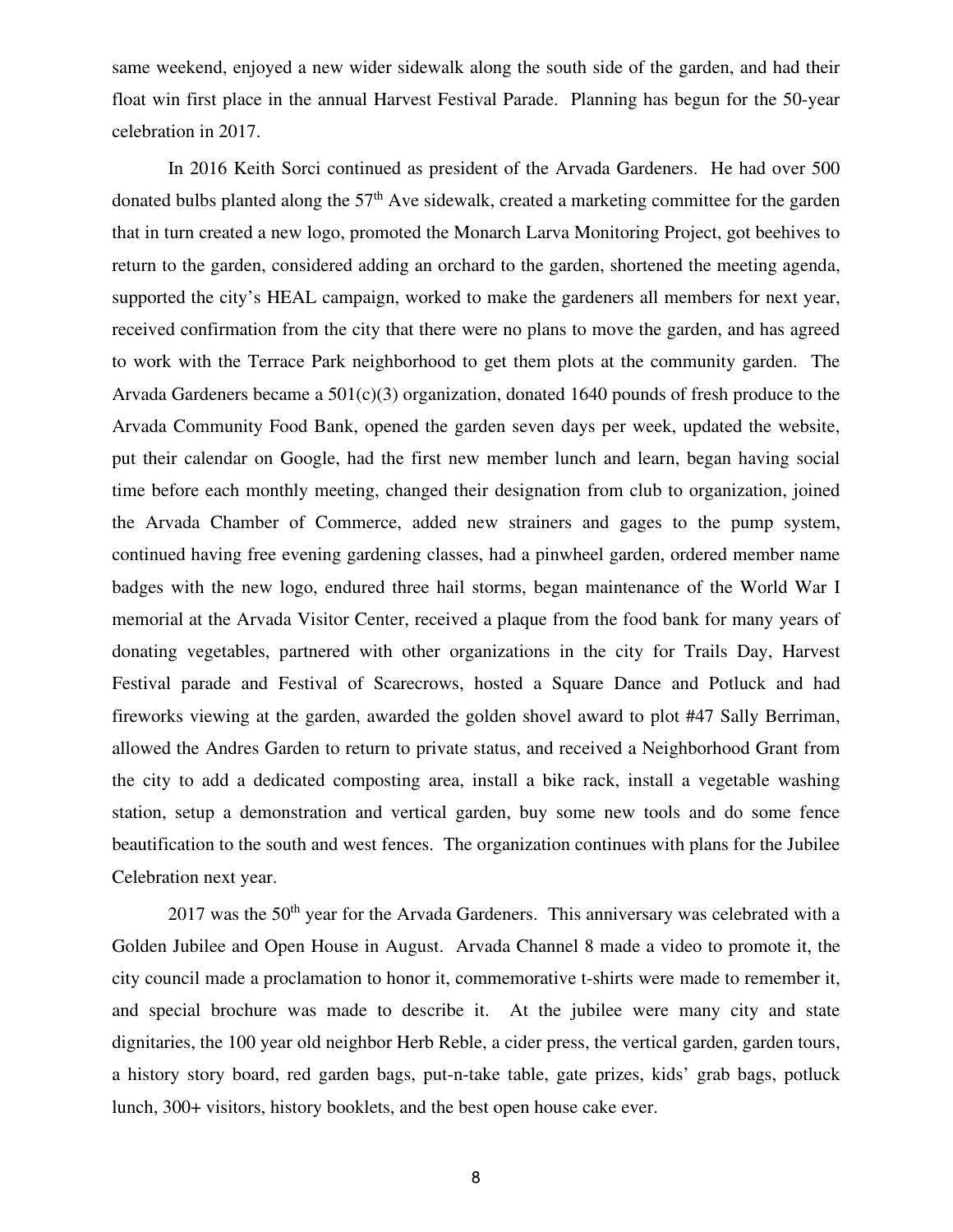Also in 2017 Keith Sorci continued as president of the Arvada Gardeners. The system of member and renter was dissolved and everyone was made a member with all the same rights and requirements: \$40 for a plot or \$25 for a raised bed, 15 volunteers hours, one hour garden orientation. New gate and shed locks and keys were furnished, pump key was separate. Also this year: planted a dedicated giant pumpkin patch, used Signup Genius for Gardener-in-Charge shifts, remodeled the greenhouse, applied for a grant for Six Plot Orchard which was rejected but the orchard was still planted using some heirloom fruit trees, dedicated herb garden for use by all, proposed and adopted new bylaws, continued having monthly free evening gardening classes, created an orientation booklet for members, installed a new sensor in the ditch to read the actual level of water, provided a new resting place for the porta-potty, used community service crews from Jeffco Justice for maintenance, had a break-in at the barn, and had a drone photo taken of the garden. The garden participated in the first Arvada Days Festival in Hyland Hills and had a booth to sell dried herbs, homemade soap, garlic, seedlings, and gourds and show a display of old canning equipment and pass out garden information to the attendees. A monarch butterfly float was built for the Arvada Harvest Festival Parade and it won First Place; Kevin Curl won the grand prize at the vegetable contest. Gardener Bill Orchard was selected Arvada Man of the Year for 2016. At the Festival of Scarecrows eleven giant pumpkins were entered and the community garden sponsored a carved pumpkin contest with John Bardeen. In December the garden was recognized with a Bronze Bicycle Friendly Business Award by the League of American Bicyclists for its promotion of biking to the garden and installation of secure bicycle parking. It is the first community garden in the country to be recognized and also the first business in Arvada to be so designated. Many new people have joined the community garden and there is a sunny outlook for continued growth and improvement.

In 2018 Keith Sorci remained as president of the Arvada Gardeners. The "everyone is a member" system remained with success: \$40 for a plot or \$25 for a raised bed, 15 volunteers hours, one hour garden orientation for new members. Activities that continued and improved included the following: monthly garden classes from March to October averaging 19 attendees, using our own beekeepers and distributing honey to members, maintenance of the WWI memorial at the Visitor Center, 5<sup>th</sup> Annual Potluck and Square Dance at the Community Table, 23<sup>rd</sup> Annual Open House at the garden, Harvest Festival Parade where the Yellow Submarine float won 2nd place it its division and the Viewers Choice Award, Dan Appelhans won the Grand Prize in the Harvest Festival vegetable contest, had a booth at the 2<sup>nd</sup> Annual Arvada Days in Clear Creek Valley Park, and had a booth and presided over the Giant Pumpkin Contest at the  $22<sup>nd</sup>$  Annual Festival of Scarecrows. New this year was participation in the 1<sup>st</sup> Annual Winter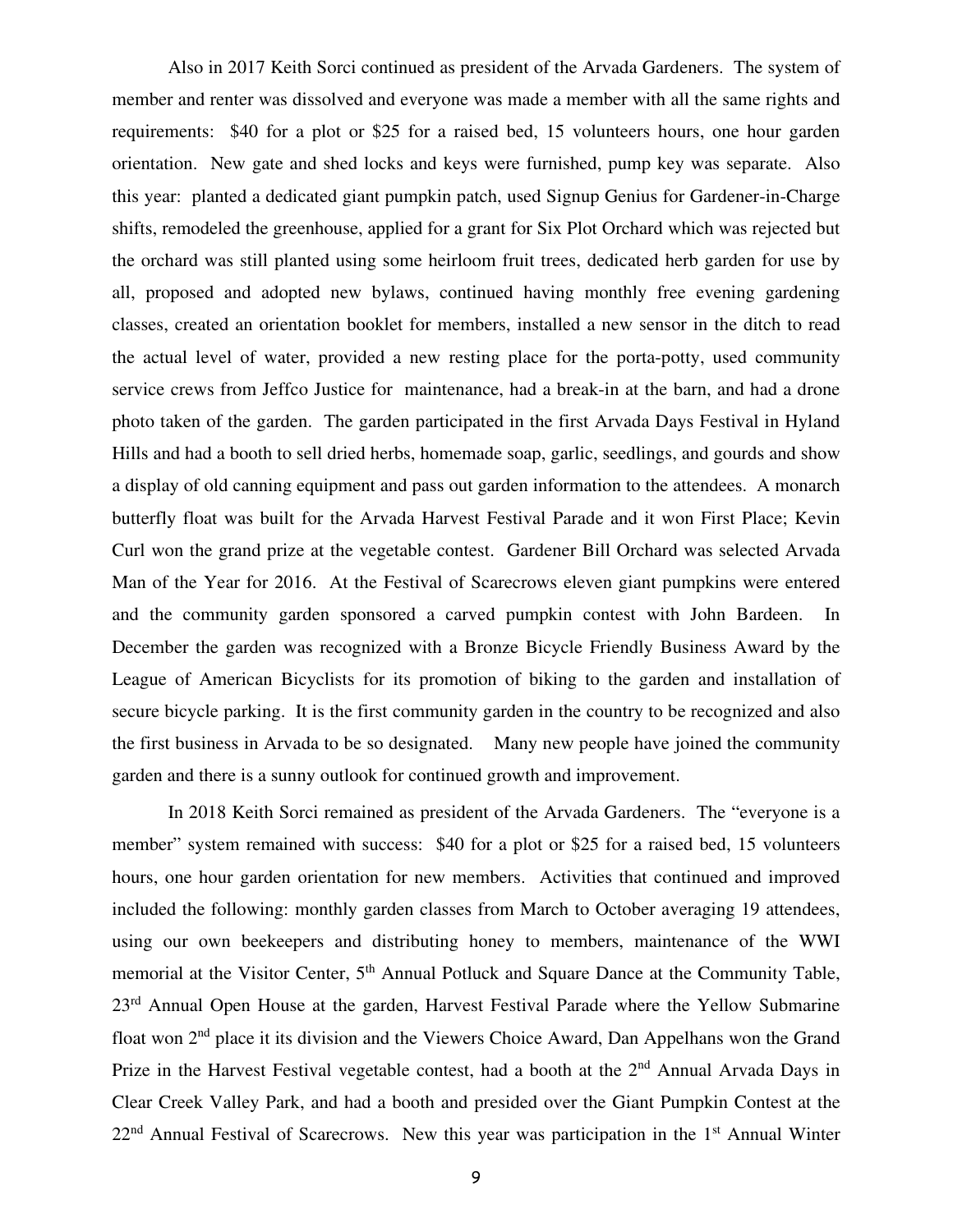Fest in McIlvoy Park with a booth where seeds were given away and gourds and plants sold and free gifts for the kids, had a program at the library during a July farmers market to promote the community garden, listened to a meeting program on worm composting with free worms given out, had our first ever chili roasting and apple pressing event at the garden, created a committee to handle garden tour requests, reconfigured the barn layout, ordered t-shirts, hats, aprons and bags with the new logo, was given a seat on the Visitor Center Advisory Board, created a membership committee to handle the 100+ yearly member renewals, enlarged the 6 Plot Orchard to a 10 Plot Orchard, was featured in an article in the Denver Post, was awarded two Trex benches for a soft plastic collection effort, received a tool donation from the Jeffco Justice Services, had an unsuccessful attempt at tracking hours by computer, was awarded a Neighborhood Improvement Grant from the city to add a stairway on the west embankment, add 5 new spigots around the perimeter, purchase a chili roaster and build a split rail safety fence along the garden entrance, made a presentation to the Arvada Kiwanis on the history of the garden and was awarded a grant from the Colorado Garden Foundation for improvements to the community garden next year. Records indicate that 3236 volunteer hours were worked at the garden and in the Arvada community.

 In 2019 Keith Sorci continued as the president of the Arvada Gardeners. Plot fees remained unchanged at \$40 per plot, \$25 per raised bed and \$15 for a wheelchair plot. Activities that continued and improved included the following: participation in the  $2<sup>nd</sup>$  Annual Winterfest in February, collection of soft plastic in exchange for garden benches, maintenance at the WW1 memorial at the Visitor Center, Community Table and Veggie Van donations, conducting new member orientation and pump training, using our own beekeepers and distributing honey to members, Harvest Festival Parade float was a replica of the Flour Mill, Dan Appelhans again won the Grand Prize in the Harvest Festival vegetable contest,  $24<sup>th</sup>$  Annual Open House in August, late summer chili roasting, had a booth at the 3<sup>rd</sup> Annual Arvada Days in Clear Creek Valley Park, 11 public garden classes with over 200 attendees,  $6<sup>th</sup>$  Annual Potluck and Square Dance at the Community Table, five Colorado Master Gardeners in membership, Giant Pumpkin Contest at the 23<sup>rd</sup> annual Festival of Scarecrows, July 4<sup>th</sup> fireworks viewing at the garden, organized tours of the garden, Ten Plot Orchard expansion, Herb Garden expansion and community outreach at Naturally Arvada and K8 School Fiesta Event. Two grants were given this year: a \$1000 grant from the Arvada Vitality Alliance to build a 6 compartment composting structure and \$6000 grant from the Colorado Garden Foundation to replace the blue shed, buy all new hose bibs, buy two leaf blowers, two trimmers and two mowers, install corner stake hose rollers and construction of the north end shade structure. New this year was a trial of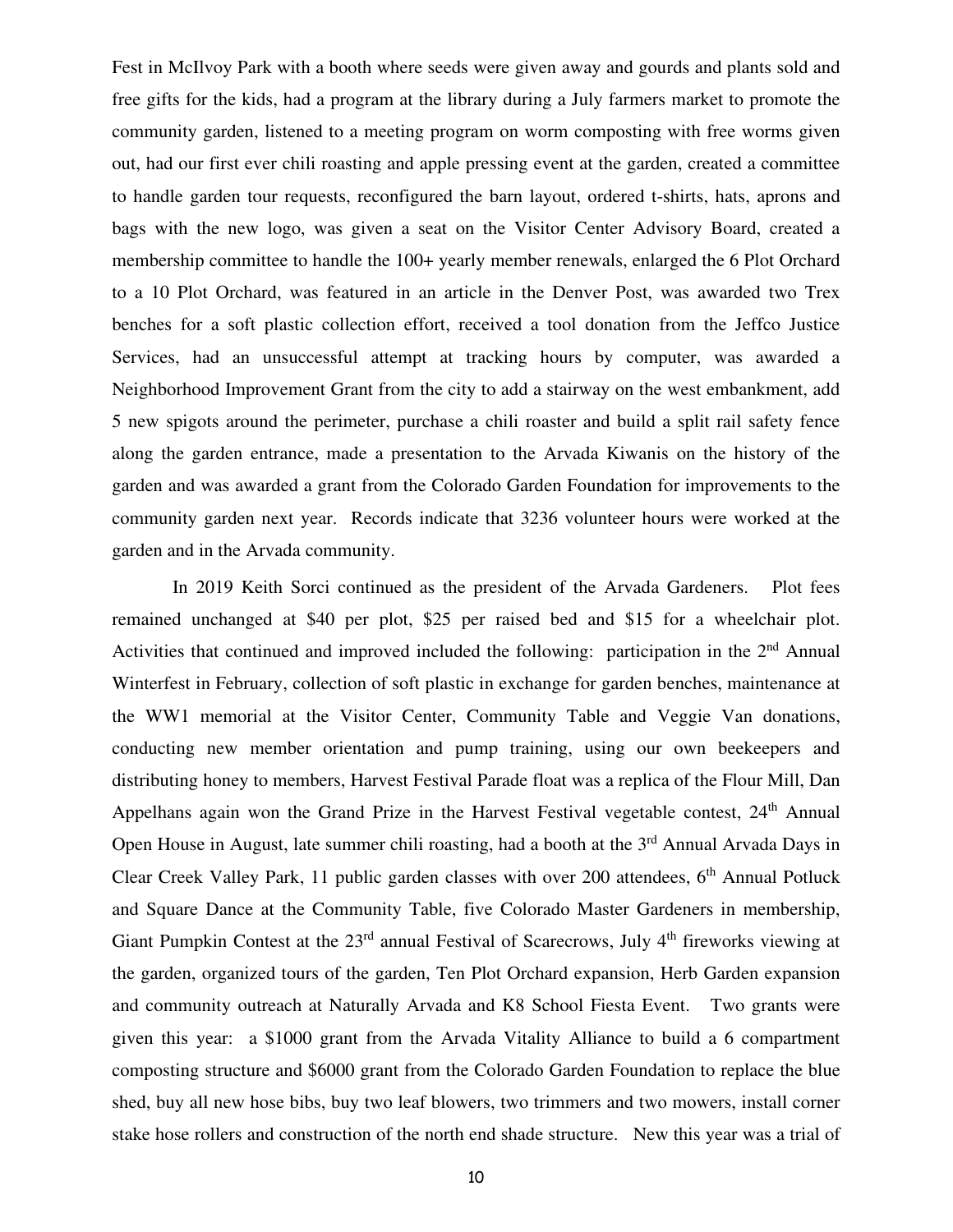only having one vice president, consideration of having a chicken coop, participation in the Parks 100 Festival in McIlvoy Park, installation of split rail fence at the garden in perimeter areas, Gardener-in-Charge shifts down to four (Wednesday and Friday evening, Saturday and Sunday mornings), reviewing garden rules at each meeting, presentation of plaque to S&N Lawnmower for their long time support of the garden, joining the Arvada Historical Society and partnering with them on activities, adopting the RTD bus stop in front of the garden, closing of the Delva Garden, presentation of the garden history at the AHS Oral History event, accepting a vehicle donation of 1956 2-1/2 ton Dodge Farm Truck, applying for a Fruit Tree Grant, making Torso Rags the official garden clothier, being awarded a Colorado Garden Foundation grant for garden improvements for next year, Urban Renewal looking at putting affordable housing just north of the garden and the disbanding the weed police. Records show there were 3889 volunteer hours worked at the garden and in the Arvada Community.

The year 2020 was a difficult years in many ways. Keith Sorci continued as president for the first few months, then Bill Orchard became president pro tem for the rest of the year. The coronavirus struck and gardening changed. Because the garden is on 3 acre site and outside, the garden was able to stay open the entire year but restrictions were imposed for occupancy, masks, sanitizer usage and social distancing to comply with state and county regulations. The community garden was sold out and the pandemic gave the gardeners had more time to spend gardening and the garden plots were representative of this.

And in spite of the pandemic the community garden was able to accomplish: completing the Colorado Garden Foundation Grant to install all new hoses, acquire new folding chairs for classes and meetings, lay landscape fabric and crusher fines on the west and south dikes, get a new speaker system for classes, meetings and events and have an observation hive for beekeeping activities; securing a grant from The Fruit Tree Planting Foundation and 10 fruit trees and 10 fruit shrubs were planted at the garden on June  $22<sup>nd</sup>$ ; having a booth at he Arvada Winterfest event and giving away seeds, plants, kids gifts and free advise; having seven of eleven scheduled garden classes outdoors averaging 19 people per class; holding new member orientations in small groups and a new member welcome event; doing spring and fall garden plot rototilling; having a July  $4<sup>th</sup>$  Fireworks alternate event at the garden including scavenger hunts, garden tours, festive gifts and snacks; having public hours on Monday and Wednesday evenings and Saturday and Sunday mornings; being awarded two CARES Act grants for personal protective equipment for use at the garden and events; being nominated for Neighborhood of the Year (finished tied for  $5<sup>th</sup>$ ); getting new parking striping on W  $57<sup>th</sup>$  Ave (twice); holding the Annual Open House with 194 attendees and having cafeteria service instead of potluck,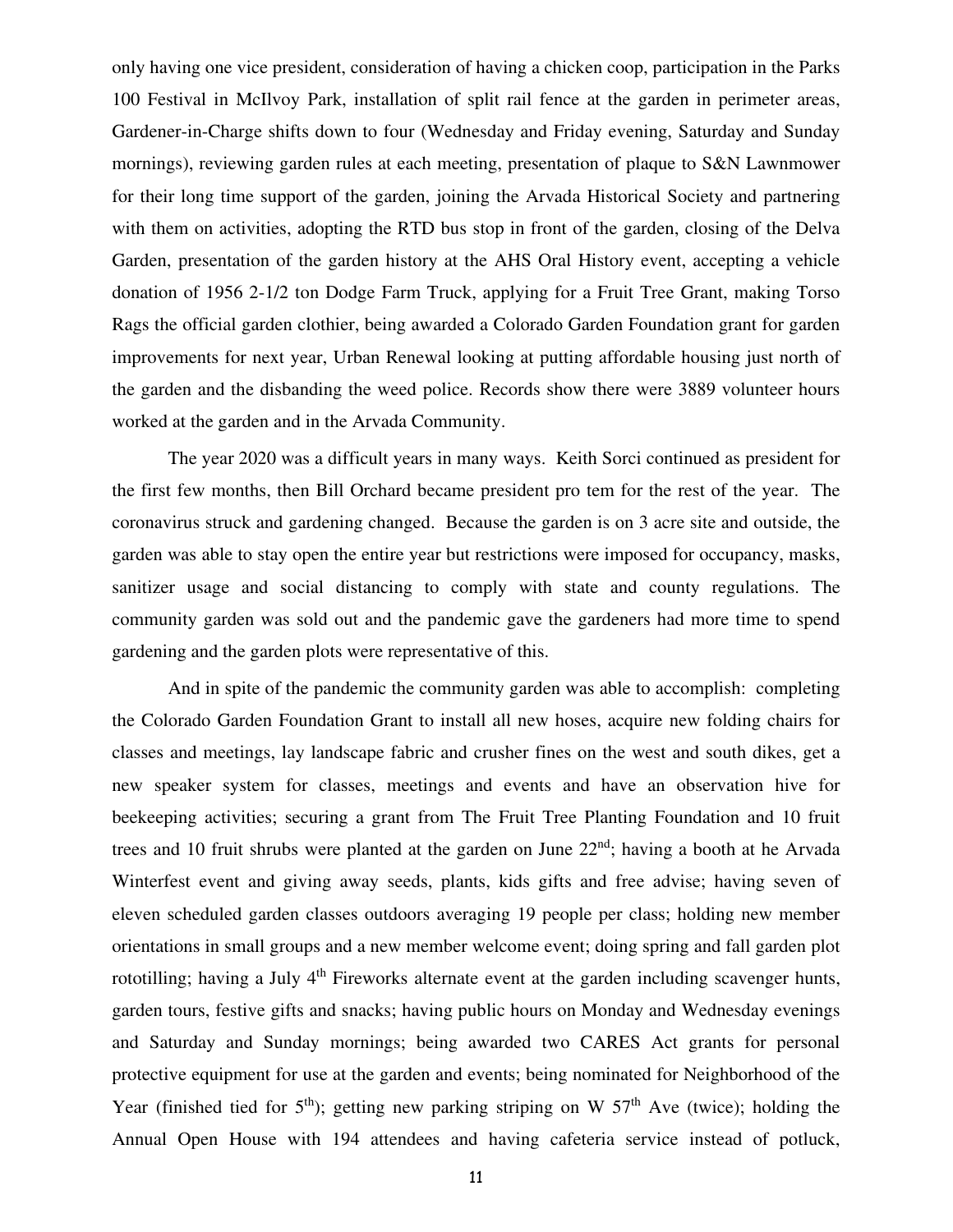scavenger hunt, free herb plants and seeds, gate prizes, garden tours all with covid restrictions; having gardener Renee Nelson be selected as Arvada's Woman of the Year; holding monthly meetings outside, via Zoom or at the Jaycee Hall; having a simplified method for tracking hours; getting a new key box for the Unblue Shed; establishing a new composting system and procedures; rebuilding the gourd arbor; fixing a big leak in the irrigation system; being the biggest part of the Festival of Scarecrow with the Giant Pumpkin and Giant Squash Contests, and booths for kids gifts, seeds and plants, pumpkin, gourd, Indian corn sales; having the best ever fall sales in the pumpkin patch; and having a very successful first ever outdoor Christmas Party at the garden with slide show, warming tent, gas fire pits, Christmas music, snacks, hot chocolate, hot cider, games, honey distribution, kids bags and decorations (which were left up until the New Year); donating to the Community Table (1100 lbs) and Veggie Van (977 lbs), getting a wonderful donation of pots, planters, cages and seeds from Home Depot; and sadly not qualifying for an Arvada Neighborhood Improvement Grant or a Colorado Garden Foundation Grant this year. Records show there were 2800 volunteer hours worked at the garden and in the community.

Other items related to the garden included having the Veggie Van stationed at the garden; knowing that the City Stores (Old Garrison Street Filter Plant) will be demolished and affordable housing units will be installed just north of the garden; the property west of the garden was sold and three story apartments will be going in there next year; and entering into a partnership with Arvada Urban Renewal Authority to develop the Save Routes to School Trail on the Garrison Street right-of-way on the western garden boundary into a Paseo to include a new fence all around the garden, a garden and front range ADA overlook, demonstration gardens maintained by the Arvada Gardeners, interactive sculptures, stone terraces and seating, new garden entrance, wayfinding signage, raised bed gardens, art opportunities, shade structures, etc. Planning and design in 2021 and construction in 2022. The garden looks forward to this partnership.

The year 2021 saw the continuance of the covid-19 pandemic rather than the end of it. Heather Fiedler was elected president by a unanimous vote and lead the garden through the tumultuous year. The garden complied with the local government covid restrictions throughout the year and this allowed most activities to go on as planned. Again this year the garden saw more plot activity, there seemed to be always some there, as people were looking for safe places to go to get out of the house.

The garden accomplished many things in spite of the pandemic: created a seed library for flowers, vegetables and herbs; held 12 Garden classes March through September for 300 attendees; had a Garden Celebration in March at the garden for awards, slide show, cartoon,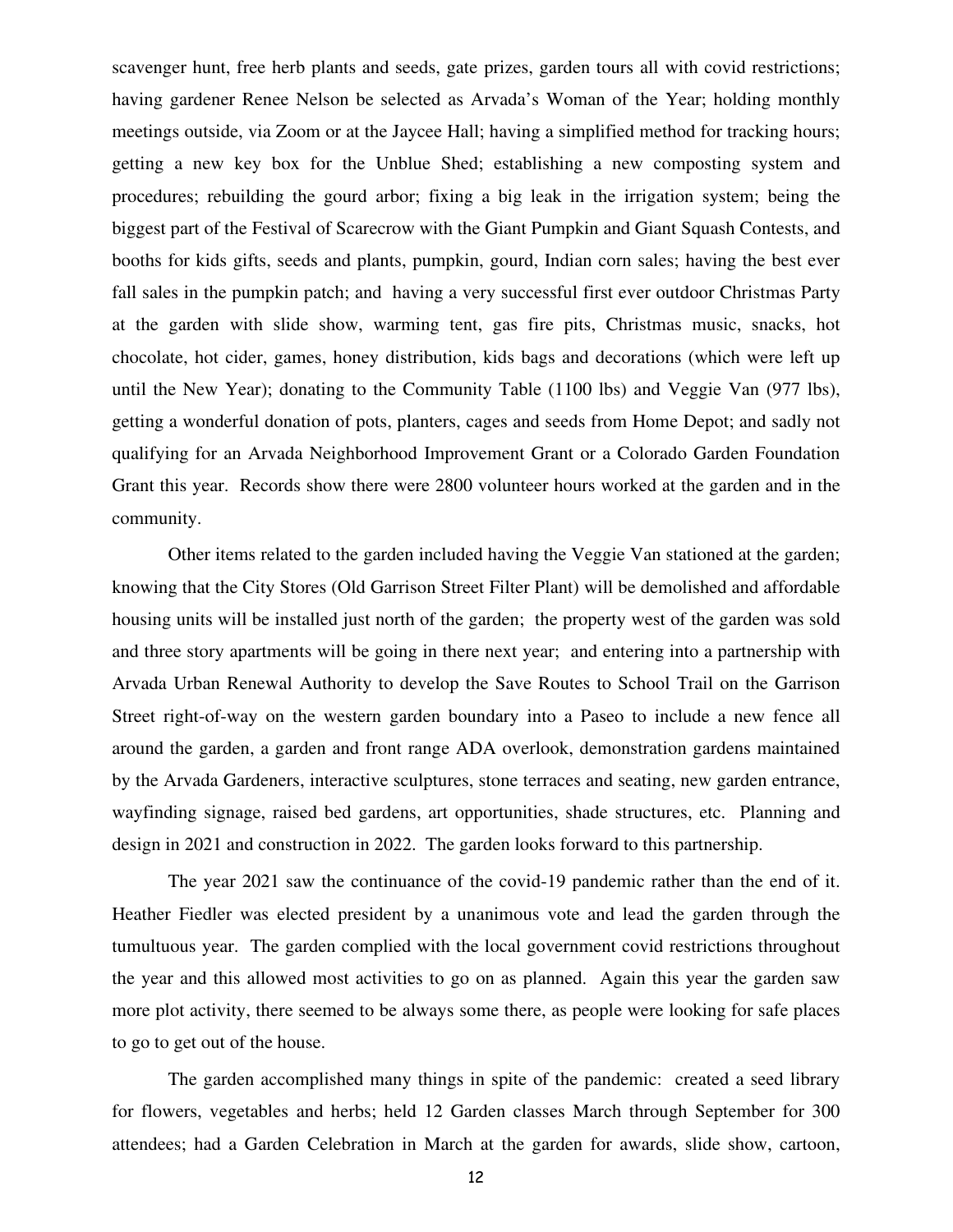snacks; Helped Animal Assisted Animal Therapy with a alpaca poop fundraiser; held the 1st Annual Tool Sale; held a Welcome to the Garden barbecue and potluck in June; had the 17th Annual Fireworks viewing at the garden; organized hands on Beekeeping classes open to the public; gave garden tours to the Herb Society of America, EPA Region 8 and a school group; held the 26th Annual Open House on August 14th with over 300 attendees; hosted the 1st Annual Community Garden Bike Ride; had a booth at the 3rd Annual Arvada Days Festival; had the 4th Annual Chili Roasting at the garden; held the 1st Annual Chili Cookoff featuring red, green and white chilis; created a berry patch along the north fence; participated in the Festival of Scarecrows and proctored the Giant Squash and Pumpkin Contests; held the 27th Annual Christmas Party and Awards Dinner at the Arvada Covenant Church; had 3200 volunteer hours in the community and the garden; scheduled monthly workdays to maintain the garden; completed the brick wall in southeast corner; gardeners watched the July 17th Colorado Rockies game from nose bleed seats; collected over 750 pounds of soft plastic garnering a free bench from Trex; donated 1271 pounds of produce to the Veggie Van and 2019 pounds to the Community Table; ran a U-Pick pumpkin patch along with squash arbor and Indian corn and sold out; participated in the Arvada Neighborhood Leader Meetings, sent in a feedback form and the president enrolled in the Arvada Neighbors Connected Leadership Program; put up holiday decorations at the garden again this year; donated herbs and tomatoes and peppers to the Visitor Center for the general public; ran power to the Unblue shed for lighting and receptacles; published articles in the Arvada Report for garden plot signup, garden classes, open house, chili roasting and bike ride; applied to be the Neighborhood of the Year; corralled a swarm of runaway bees that were in the garden; received a \$2300 Neighborhood Improvement Grant from the city for the seed library, Little Library for garden books, bulletin board and community artwork; color coded tools in garden tool stations; accepted coffee grounds for compost from Hunter Bay; saw the Arvada Harvest Festival and Parade canceled again; had the county crews volunteer to help out at the garden and festivals; installed new raised bed plot number markers and grieved the loss of long time gardener Emer Nygaard.

Other items of interest included donations: received donations from Home Depot: seeds, pots, tomato cages, raised bed kits; from Brown's Greenhouse: flower bulbs, mums and kale, tomato and pepper plants, poinsettias; from Arvada West High School: hanging flower baskets; from Happy Transplants Garden Club: miscellaneous flower and vegetable plants; and from Kaizen Food Rescue: black plastic folding crates. Some other items included: started using Zelle for some garden transactions; had a new newsletter editor; "planted" a pinwheel garden to support Ralston House; added a safe to the Unblue Shed; had the garden completely filled;